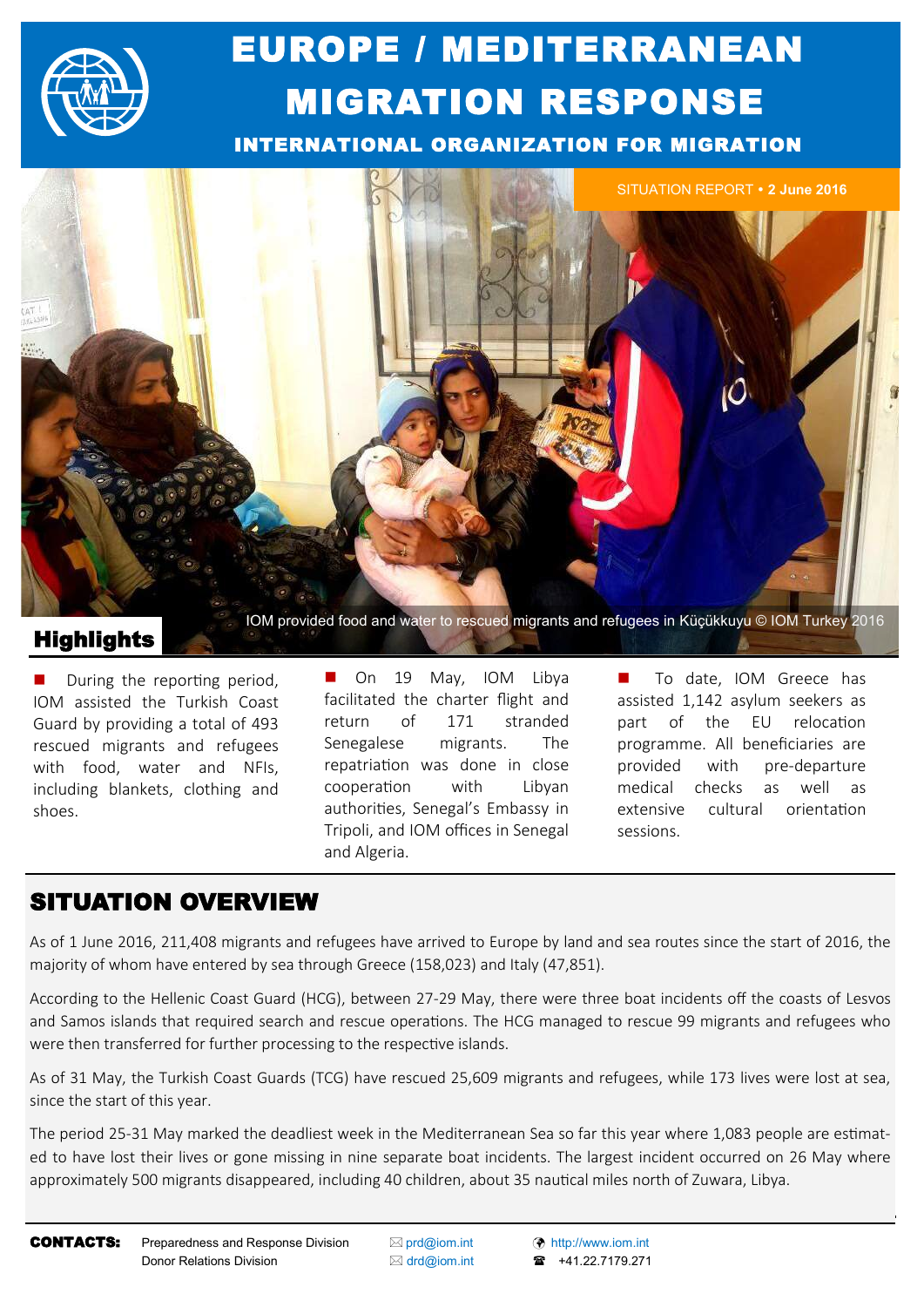#### SITUATION OVERVIEW

The Central Mediterranean route, between North Africa and Italy, continues to be extremely dangerous. Since 2014, more than 20 incidents along this route resulted in over 100 recorded deaths and disappearances each. This route represents 27 per cent of sea arrivals to Europe since the start of 2014 but accounts for 85 per cent of migrant deaths in the Mediterranean during the same period.

There is a stark difference in terms of the number of bodies that are recovered from the water depending on the route. In 2016, it is estimated that 80 per cent of the bodies that have perished in the Eastern Mediterranean have been recovered, while less than 10 per cent have been recovered in the Central Mediterranean. The high contrast reinforces the fact that the numbers of deaths at sea can never be exact. In cases of maritime migration, it is often difficult to determine the total number of people who were on a boat that sank and often the only source of information are statements from survivors, who may not be sure or aware of the original number of people on board. To learn more about those that have gone missing and the fatalities in the Mediterranean, go to [http://missingmigrants.iom.int/.](http://missingmigrants.iom.int/) The full report on the spike in migrant deaths in the month of May can also be read [here.](http://weblog.iom.int/mediterranean-migrant-deaths-spike-may)

# IOM RESPONSE

#### **Turkey**

IOM continues to provide support to the Turkish Coast Guard (TCG) through the distribution of food, water and non -food items (NFIs) to rescued migrants and refugees. During the reporting period, IOM assisted the TCG in Dikili (a district of Izmir province where migrants and refugees cross to the island of Lesvos in Greece) by providing 220 rescued migrants and refugees with food, water and NFIs, including blankets, clothing and shoes. The majority of those rescued at sea in Dikili came from Syria and Eritrea.

In Çeşme, IOM supported the TCG through the provision of food, water and NFIs to 220 migrants and refugees who were rescued at sea during the reporting period. Additionally, in Küçükkuyu, IOM provided food, water and NFIs to 53 migrants and refugees who had been rescued at sea by the TCG.



#### **Greece**

Through the appointment of camp coordination and camp management focal points to assist authorities in the operation of newly established camps, IOM continues to provide support to the Government and assist with the overall operation of accommodation camps in Attica and Northern Greece. IOM is in the process of completing a needs assessments conducted at accommodation facilities in order to provide additional services based on current needs, including the purchase and provision of non-food items.

To date, IOM has assisted 1,142 asylum seekers (680 males and 462 females) as part of the EU relocation programme. All beneficiaries are provided with pre-departure medical checks as well as extensive cultural orientation sessions that provide practical information on their respective country of destination. IOM also helps the refugees to set realistic goals and develop skills that can help them to succeed in their new environment. When necessary, IOM also provides escort service to cases involving unaccompanied children, people with medical needs, and in countries of transit.

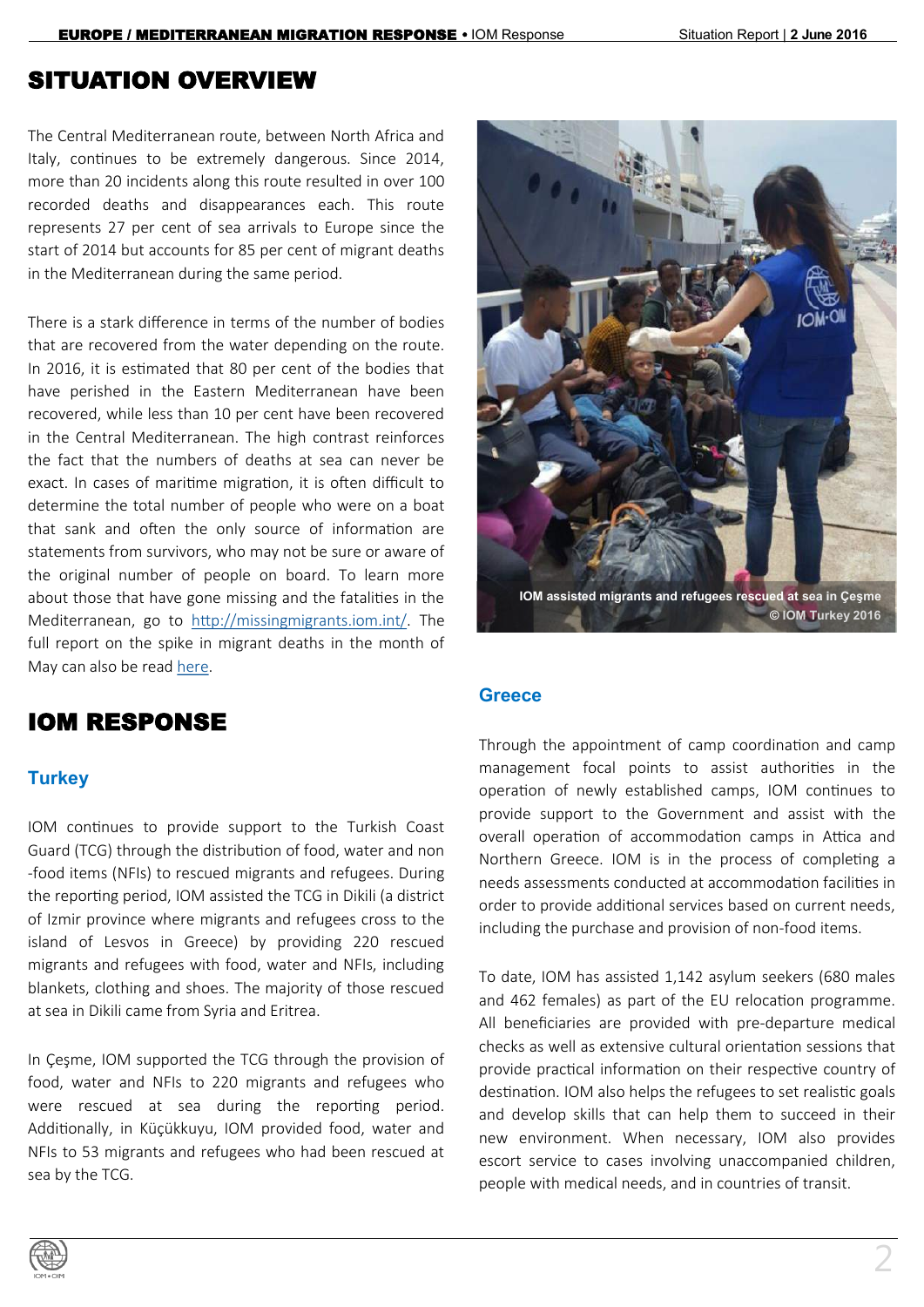#### **Greece (continued)**

IOM continues to provide assisted voluntary return (AVR) services for migrants who are seeking to safely return to their country of origin. IOM provides beneficiaries of this programme with services that include: information and counselling on return; pre-departure assistance; transit and reception assistance; and small reinstallation cash grants prior to departure. As of 1 June, IOM has registered 3,402 migrants since the start of the year who wish to return to their country of origin. Of this total, IOM has provided return assistance to 2,544 migrants, the majority of whom were from Morocco (973), Iraq (370), Iran (358), and Afghanistan (395).



**IOM provided airport assistance to those relocating under the EU relocation programme © IOM Greece 2016**

On 27 May, a boat with 64 migrants and refugees called for assistance off the coast of southern Crete. The Hellenic Coast Guard, along with two fishing boats, managed to transfer all the migrants and refugees to the Port of Siteia. On 28 May, IOM staff in Crete went to Siteia to welcome those that had been rescued and inform them of their rights

and options while in Greece. Among the 64 rescued people, 17 were children under the age of 16, including a 9 month old baby, and two unaccompanied minors, as well as two pregnant women. The Greek authorities provided food, dry clothes, and toys for the children.



**IOM preparing NFIs for distribution at the island of Leros © IOM Greece 2016**

One of the rescued migrants, a 40 year old Iraqi man, shared the following with IOM staff:

"*I paid USD 5,000 in order to go to Italy and then to Scotland to find my family [3 children and my wife are in Glasgow]…on the ship, the smugglers took our mobile phones, and locked us in for most of the journey…they didn't give us food or water for 36 hours. Moreover, there was no toilet on our deck…The ship was decent, but the weather was severe. At one point, a nine-meter high wave broke the window of our ship and water came in. Everyone was crying, vomiting and some lost consciousness a few times. We were all scared and thought we were going to die. At this point, we called the coast guards and asked them to rescue us.*"

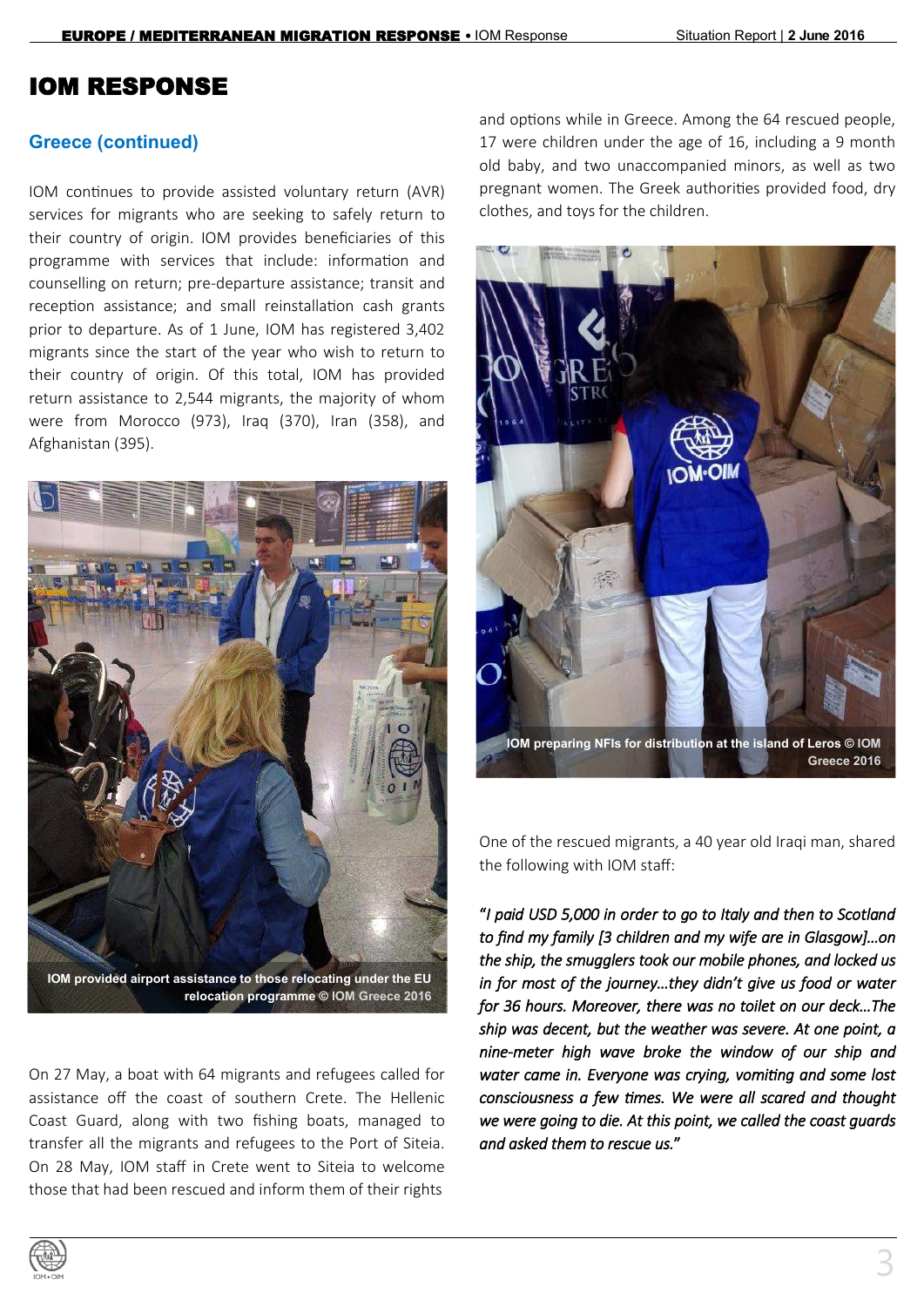#### **Serbia**

IOM teams continue to provide counselling on assisted voluntary return (AVR) options to migrants who are seeking to return to their country of origin. IOM teams are deployed at Presevo Registration Centre, Dimitrovgrad, Sid and Kelebija/Horogs border crossing points.

Since mid-February 2016, IOM has provided AVR assistance to a total of 33 migrants. For those who decide to return to their country, IOM provides them with all necessary technical and logistical support, including: contact with relevant embassies, transport to the embassies, assistance with travel documents, travel arrangements, transit assistance, and assistance upon arrival to the country of origin.

Together with UNHCR, IOM also provides counselling to those seeking asylum in the country. Furthermore, for vulnerable families and individuals, IOM provides transportation to local institutions and service providers such as the local health centre and centre for social work.

#### **Former Yugoslav Republic of Macedonia**

At the Reception Centre for Asylum Seekers in Vizbegovo, IOM has completed the reconstruction of the building's façade and the drainage facility, which will help to improve the living conditions for those who are accommodated at the centre.

IOM has two mobile teams in the reception centres in Tabanovce and Gevgelija. Each team consists of three staff members (a translator, social worker and medical officer) who can help to address the needs of vulnerable populations among the remaining group of migrants and refugees. The mobile teams are actively monitoring and screening the remaining migrants and refugees to help ensure that those with vulnerabilities, especially victims of trafficking, are identified and referred to the appropriate services.

From 16-17 May and 18-19 May, IOM conducted two workshops in Kumanovo and two additional workshops in Gevgelija from 23-24 May and 25-26 May. Each workshop had an average of 28 representatives from the Border Police, the Red Cross, and local NGOs. The workshop topics

included: migration and health; recognition and referral of vulnerable migrants in mixed migration flows; skills for verbal and non-verbal communication with migrants; respecting the rights of migrants and refugees in accordance with international conventions; and, fundamental rights of migrants.

The workshops are part of the ongoing capacity building IOM is providing to stakeholders who work in the reception centres and support or interact with migrants and refugees on a daily basis.



#### **Croatia**

IOM continues to provide English and Croatian language courses to those who remain stranded at the Reception Centre for asylum seekers in Zagreb. Along with language courses, IOM also provides culture orientation workshops twice a week. IOM ensures that information is accurately disseminated and communicated to the migrants through the use of cultural mediators who also act as interpreters. Craft workshops for women and sport activities for children are also organized at the Centre every afternoon.

During the reporting period, IOM purchased and provided supplies to the classrooms where the language and cultural orientation courses are held. Additional non-food items, including showers and toilets, will be purchased in the coming weeks to help improve the living conditions of those who are accommodated at the Centre.

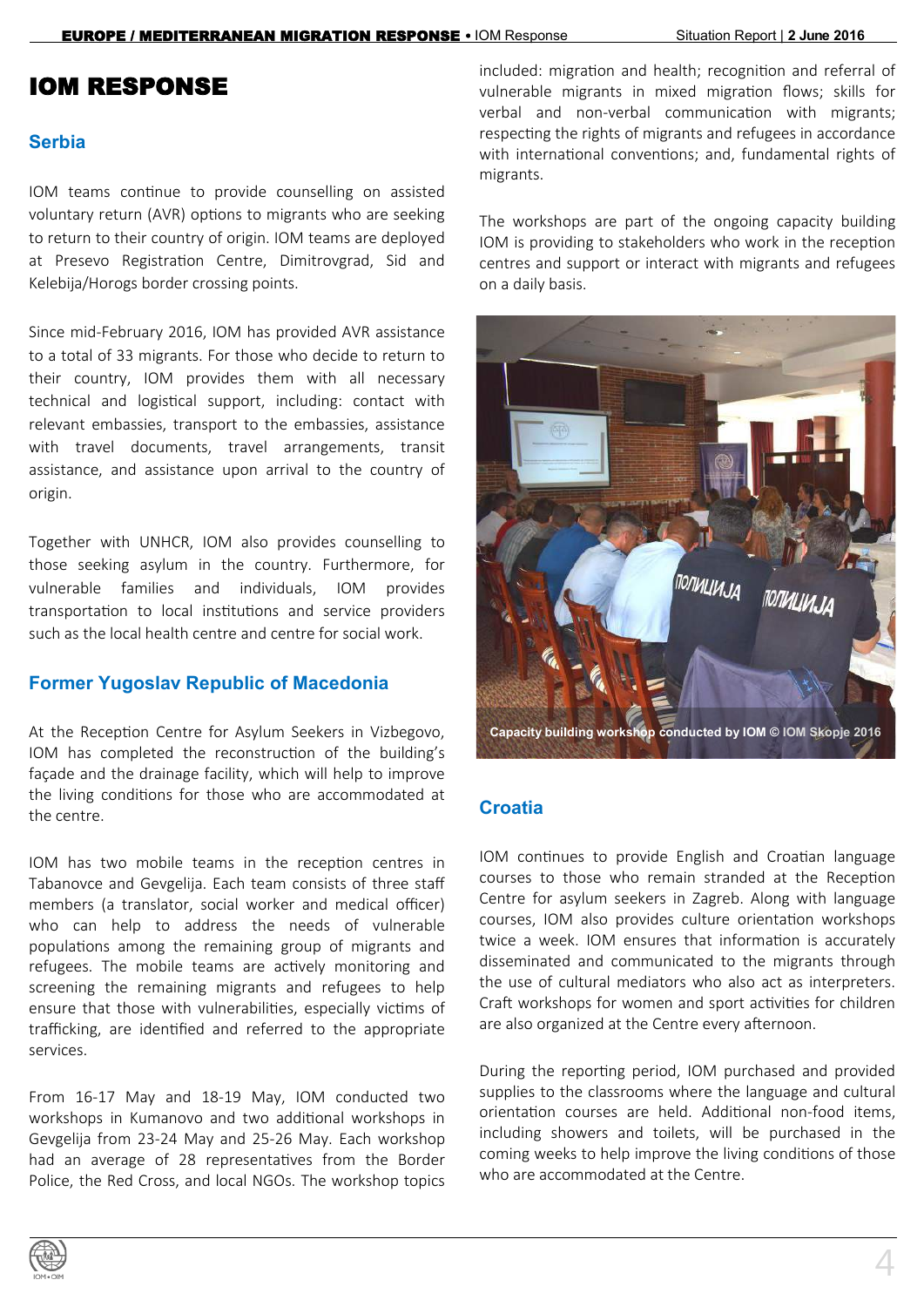

#### **Slovenia**

On 19 May, IOM assisted a group of six Eritrean asylum seekers arriving in Slovenia as part of the EU relocation programme. The group were transported by bus to the Asylum Centre in Ljubljana where they will be provided with accommodation while their applications for international protection are processed.

#### **Italy**

Between 23-29 May, an increase of arrivals have been recorded, with over 13,000 migrants rescued in the channel of Sicily, while over 1,000 migrants have died in the same period trying to cross the channel. More than 1,000 women and over 800 unaccompanied minors arrived during this week. Nigerian women accounted for at least half of the total female population arriving and IOM informed the majority of them about the risks of sex trafficking and sexual exploitation.

The spike in arrival numbers may be due to the fact that migrants are now coming from Libya on bigger boats that

can carry up to 700 people (where before many arrived on rubber dinghies carrying roughly 100-130 people). This helps to explain not only the higher number of arrivals but the increase in the number of fatalities as well.

IOM teams continue to be deployed at the main boat landing points in Sicily (including Lampedusa), Calabria, and Apulia. The IOM teams provide legal assistance to those arriving by sea, monitor the reception conditions of migrants, and support the identification of vulnerable populations. Vulnerable cases include unaccompanied children who were mistakenly identified as adults during their disembarkation procedures, witnesses in legal proceedings against smugglers, migrants in need of health and/or psychosocial support, and the elderly.

#### **Libya**

On 19 May, IOM facilitated the charter flight and return of 171 stranded Senegalese migrants. Of the group, 161 had spent several months in Libya's detention centres. Similar to other groups who had been provided with humanitarian repatriation by IOM, almost all the migrants who travelled on this charter had been detained as they were trying to travel to Europe, and the average age of the migrants was 25 years old.



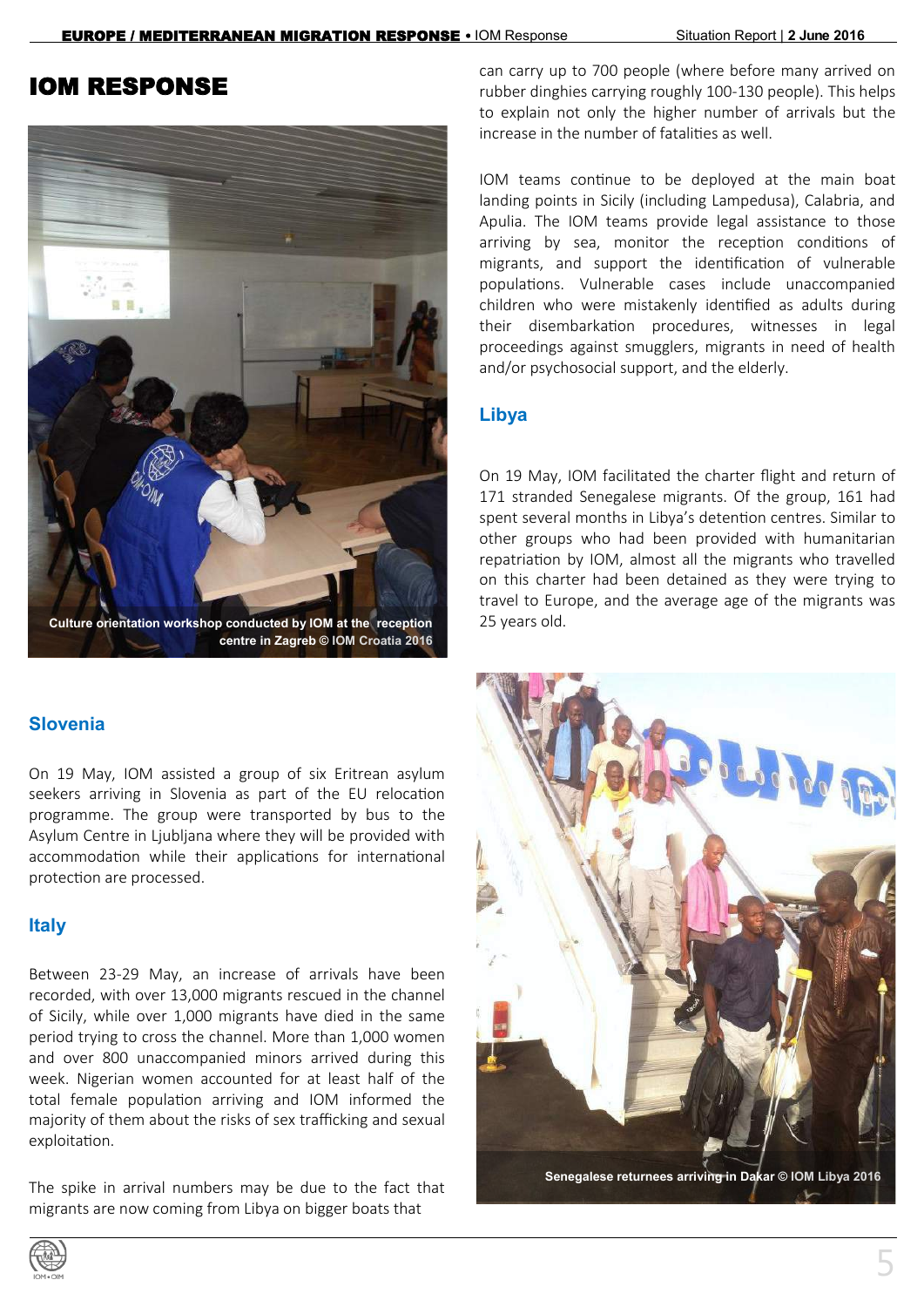#### **Libya (continued)**

The repatriation was instigated after IOM organised a visit by eight West African embassies in Libya to Abu-Saleem and Al-Gweea detention centres between 2-3 May, where migrants expressed an interest to return to their country of origin. The repatriation was done in close cooperation with Libyan authorities, Senegal's Embassy in Tripoli, and IOM offices in Senegal and Algeria. IOM provided the migrants with clothes, shoes, underwear, and hygiene kits prior to their departure. Upon their return to Senegal, all 171 migrants were supported with an onward transportation grant to facilitate transportation to their final destination.

On the same day, 19 May, IOM also facilitated a high level inter-agency monitoring visit to the Abu-Saleem detention centre, which hosts approximately 450 migrants. The delegation was led by Martin Kobler, the Special Representative of the Secretary General and Head of the United Nations Support Mission in Libya (UNSMIL) and included IOM Libya Chief of Mission, Othman Belbeisi.



**Distribution of NFIs at a detention centre in Al-Zawyia © IOM Libya 2016** IOM held a two-day (19-20 May) workshop in Tunis, with its local implementing partners where the objective was to find solutions to improve coordination and harmonize approaches for data collection on the displaced and migrant populations in Libya, using displacement tracking matrix specific methodology.

From 24-25 May, IOM, in coordination with UNHCR, organized the third technical workshop and coordination meeting in Tunis on saving lives at sea. The workshop brought together 28 officials from the Ministries of Defence, Interior (including those from the Coast Guard, Border Points Security, and the Department for Combatting Illegal Migration), Health, and Justice, as well as representatives of the Italian Coast Guard, the Italian Ministry of Interior, the European Naval Force Mediterranean-Italy, the ICRC, and the Libyan Red Crescent. The workshop discussed the various dimensions of conducting search and rescue operations in the Mediterranean and brought stakeholders closer to creating a Technical Working Group and Contact Group that would bring together focal points from relevant Libyan entities and international organizations, to improve coordination and information sharing relevant to rescue at sea operations.

Between 23-29 May, IOM registered and interviewed 90 Nigerian migrants at the Abu Saleem detention centre who expressed an interest and willingness to return to their home country.

IOM is assisting some 3,500 migrants and refugees who had been intercepted at sea by the Libyan authorities from 22- 28 May in several rescue operations near Al-Zawyia and Sabratha. They were subsequently transferred to the Abu Eisaa and Al Shuhada detention centres in Al-Zawyia. IOM provided healthcare services in four detention centres (Al-Zawyah, Al-Qwea, Al-Khums, and Musrata), where a total of 133 migrants were screened by medical teams from IOM's local implementing partners. IOM distributed 769 non-food item (NFI) kits (including blankets, pillows and mattresses) and hygiene kits to the newly arrived migrants at the two detention centres in Al-Zawyah. An additional 200 NFI and hygiene kits were delivered to Abu Eissa detention centre and 569 NFI and hygiene kits delivered to Al Shuhada detention centre.

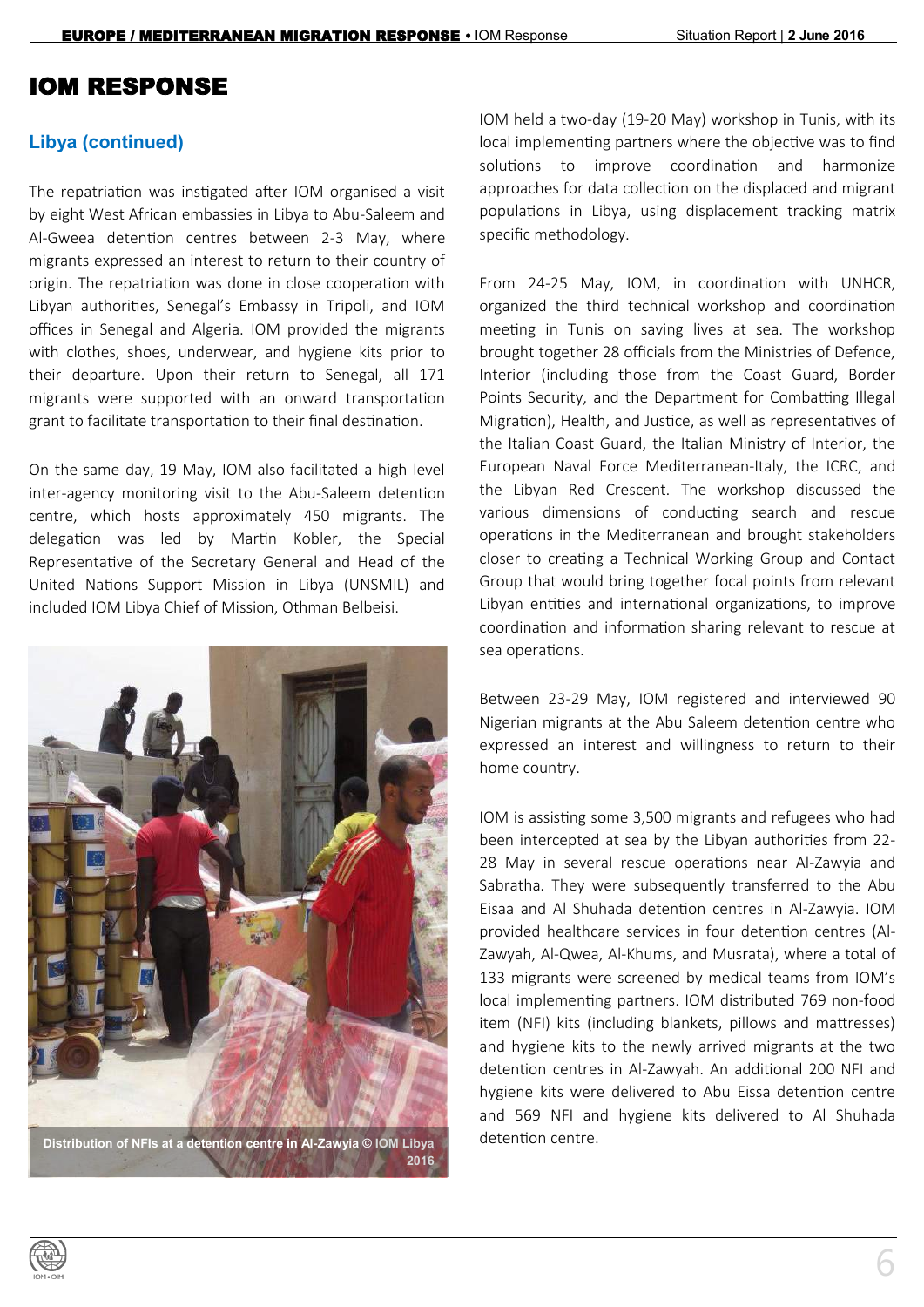# Europe / Mediterranean Migration Response

IOM's **online portal** provides information on trends and transit routes related to the Europe / Mediterranean migration crisis. The below depicts a map of the transit routes and the total number of people that travelled to Europe. An updated version of the portal can be found at **[http://migration.iom.int.](http://migration.iom.int)** 

\*All other countries in the route have registered zero arrivals in the period between 21 April and 1 June. However there are stranded migrants in those countries. The number of stranded migrants is on the next page.





|  | <b>Recent trends in migrant flow</b>                                                   | Between 19 May $-1$ June 2016* |                  |                     |                  |                  |                    |  |
|--|----------------------------------------------------------------------------------------|--------------------------------|------------------|---------------------|------------------|------------------|--------------------|--|
|  | Country                                                                                | Greece                         | Bulgaria         | Italy               | fYR of Macedonia | Serbia           | Hungary            |  |
|  | <b>Registered Arrivals</b>                                                             | 599                            | 540              | 13,944              |                  | 264              | 1,775              |  |
|  | Change in comparison to registered arrivals of<br>previous period $(4$ May $- 18$ May) | Increase of 18%                | Increase of 123% | Increase of $168\%$ | Increase of 237% | Increase of 153% | Increase of $40\%$ |  |